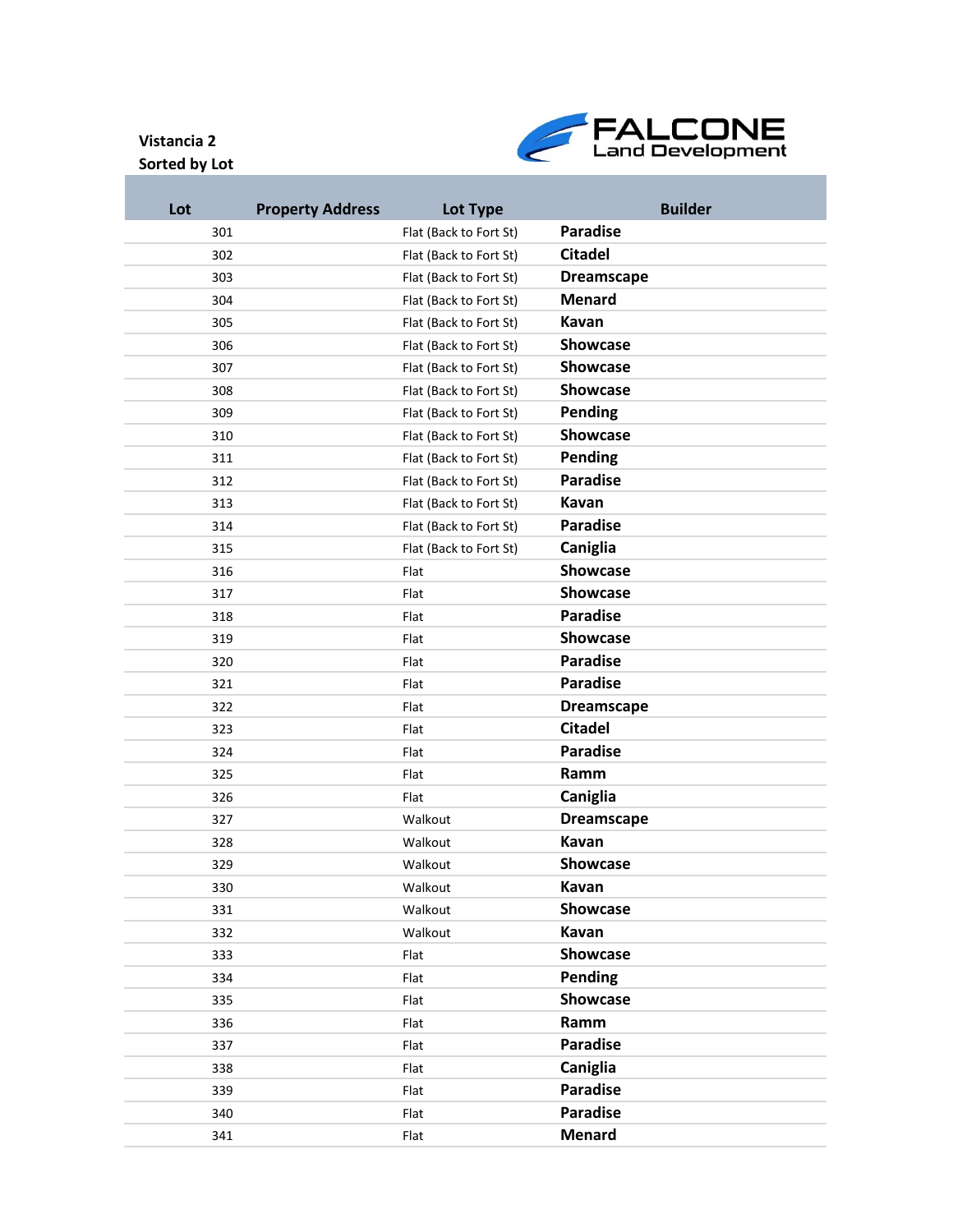| Lot | <b>Property Address</b> | Lot Type | <b>Builder</b>                |
|-----|-------------------------|----------|-------------------------------|
| 342 |                         | Flat     | <b>Paradise</b>               |
| 343 |                         | Flat     | Ramm                          |
| 344 |                         | Flat     | <b>Paradise</b>               |
| 345 |                         | Walkout  | <b>Citadel</b>                |
| 346 |                         | Walkout  | <b>Dreamscape</b>             |
| 347 |                         | Walkout  | <b>Showcase</b>               |
| 348 |                         | Walkout  | Kavan                         |
| 349 |                         | Walkout  | <b>Citadel</b>                |
| 350 |                         | Walkout  | Ramm                          |
| 351 |                         | Walkout  | Kavan                         |
| 352 |                         | Walkout  | Ramm                          |
| 353 |                         | Flat     | <b>Citadel</b>                |
| 354 |                         | Flat     | <b>Showcase</b>               |
| 355 |                         | Flat     | Ramm                          |
| 357 |                         | Flat     | <b>Dreamscape</b>             |
| 358 |                         | Flat     | Showcase                      |
| 359 |                         | Flat     | Showcase                      |
| 360 |                         | Flat     | <b>Paradise</b>               |
| 361 |                         | Flat     | <b>Showcase</b>               |
| 362 |                         | Flat     | <b>Showcase</b>               |
| 363 |                         | Flat     | <b>Paradise</b>               |
| 364 |                         | Flat     | Showcase                      |
| 365 |                         | Flat     | PHI / Vinton                  |
| 366 |                         | Flat     | PHI / Vinton                  |
| 367 |                         | Flat     | PHI / Vinton                  |
| 368 |                         | Flat     | PHI / Vinton                  |
| 369 |                         | Flat     | PHI / Vinton                  |
| 370 |                         | Flat     | Majestic                      |
| 371 |                         | Flat     | PHI / Vinton                  |
| 372 |                         | Flat     | PHI / Vinton                  |
| 373 |                         | Flat     | <b>Edward</b>                 |
| 374 |                         | Flat     | <b>MOFAM</b>                  |
| 375 |                         | Flat     | PHI / Vinton                  |
| 376 |                         | Flat     | PHI / Vinton                  |
| 377 |                         | Flat     | <b>MOFAM</b>                  |
| 378 |                         | Flat     | <b>Edward</b>                 |
| 379 |                         | Flat     | <b>MOFAM</b>                  |
| 380 |                         | Flat     | PHI / Vinton                  |
| 381 |                         | Flat     | <b>Edward</b>                 |
| 382 |                         | Flat     | PHI / Vinton<br><b>Edward</b> |
| 383 |                         | Flat     | <b>MOFAM</b>                  |
| 384 |                         | Flat     | PHI / Vinton                  |
| 385 |                         | Flat     | PHI / Vinton                  |
| 386 |                         | Flat     | PHI / Vinton                  |
| 387 |                         | Flat     |                               |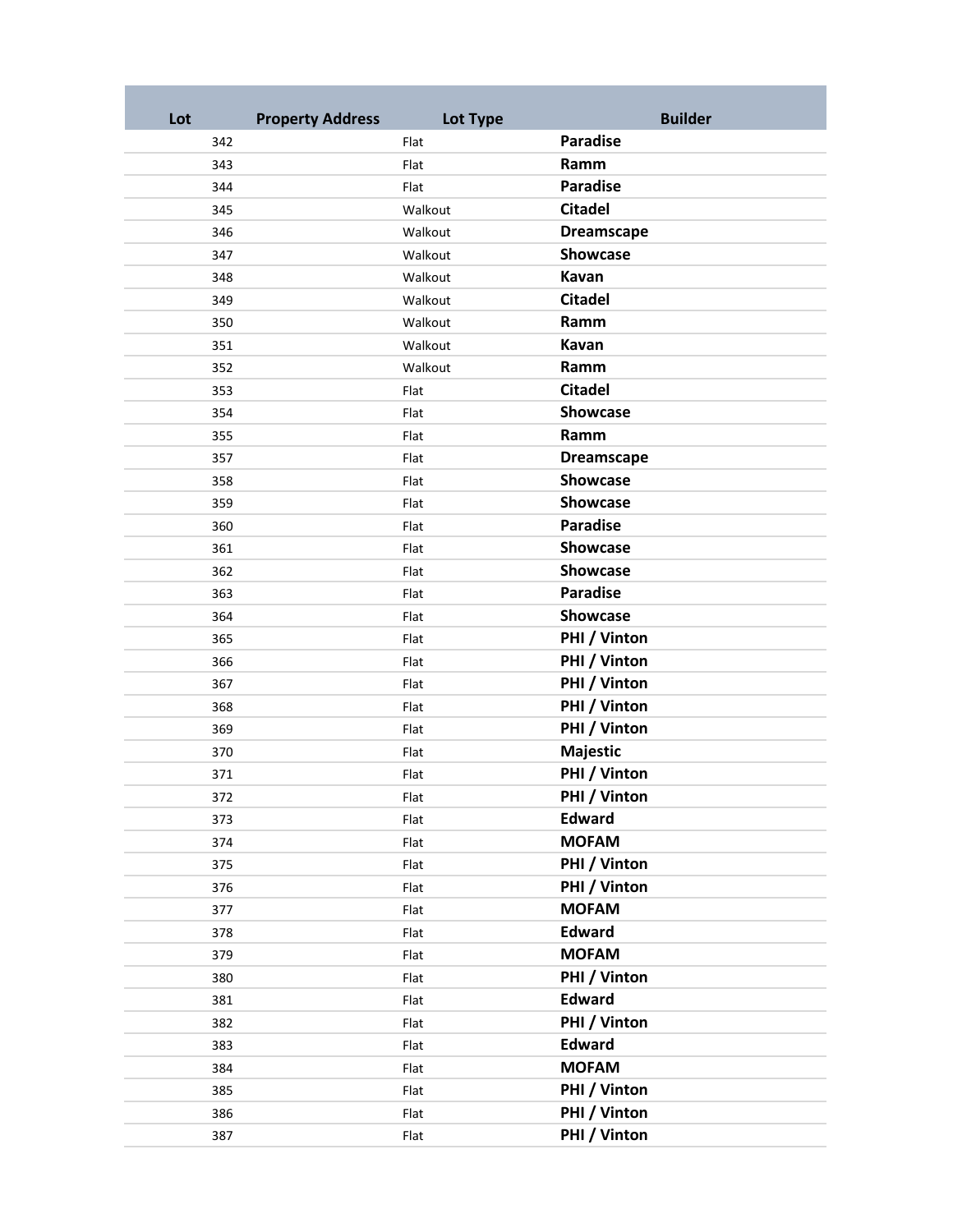| Lot | <b>Property Address</b> | Lot Type |                 | <b>Builder</b> |
|-----|-------------------------|----------|-----------------|----------------|
| 388 |                         | Flat     | PHI / Vinton    |                |
| 389 |                         | Flat     | Majestic        |                |
| 390 |                         | Flat     | PHI / Vinton    |                |
| 391 |                         | Flat     | Majestic        |                |
| 392 |                         | Flat     | Majestic        |                |
| 393 |                         | Flat     | <b>MOFAM</b>    |                |
| 394 |                         | Flat     | PHI / Vinton    |                |
| 395 |                         | Flat     | Majestic        |                |
| 396 |                         | Flat     | PHI / Vinton    |                |
| 397 |                         | Flat     | Majestic        |                |
| 398 |                         | Flat     | PHI / Vinton    |                |
| 399 |                         | Flat     | PHI / Vinton    |                |
| 400 |                         | Walkout  | <b>MOFAM</b>    |                |
| 401 |                         | Walkout  | PHI / Vinton    |                |
| 402 |                         | Walkout  | PHI / Vinton    |                |
| 403 |                         | Walkout  | <b>Edward</b>   |                |
| 404 |                         | Walkout  | Majestic        |                |
| 405 |                         | Walkout  | PHI / Vinton    |                |
| 406 |                         | Walkout  | Majestic        |                |
| 407 |                         | Walkout  | PHI / Vinton    |                |
| 408 |                         | Flat     | Majestic        |                |
| 409 |                         | Flat     | PHI / Vinton    |                |
| 410 |                         | Flat     | Majestic        |                |
| 411 |                         | Flat     | <b>Edward</b>   |                |
| 412 |                         | Flat     | <b>Edward</b>   |                |
| 413 |                         | Flat     | PHI / Vinton    |                |
| 414 |                         | Flat     | PHI / Vinton    |                |
| 415 |                         | Flat     | PHI / Vinton    |                |
| 416 |                         | Flat     | <b>Citadel</b>  |                |
| 417 |                         | Flat     | <b>Paradise</b> |                |
| 418 |                         | Flat     | Showcase        |                |
| 419 |                         | Flat     | Ramm            |                |
| 420 |                         | Flat     | Ramm            |                |
| 421 |                         | Flat     | Showcase        |                |
| 422 |                         | Flat     | Showcase        |                |
| 423 |                         | Flat     | <b>Showcase</b> |                |
| 424 |                         | Flat     | Showcase        |                |
| 425 |                         | Flat     | Showcase        |                |
| 426 |                         | Flat     | <b>Hildy</b>    |                |
| 427 |                         | Flat     | <b>Hildy</b>    |                |
| 428 |                         | Flat     | <b>Hildy</b>    |                |
| 429 |                         | Flat     | <b>Hildy</b>    |                |
| 430 |                         | Flat     | <b>Hildy</b>    |                |
| 431 |                         | Flat     | <b>Hildy</b>    |                |
| 432 |                         | Flat     | Pending         |                |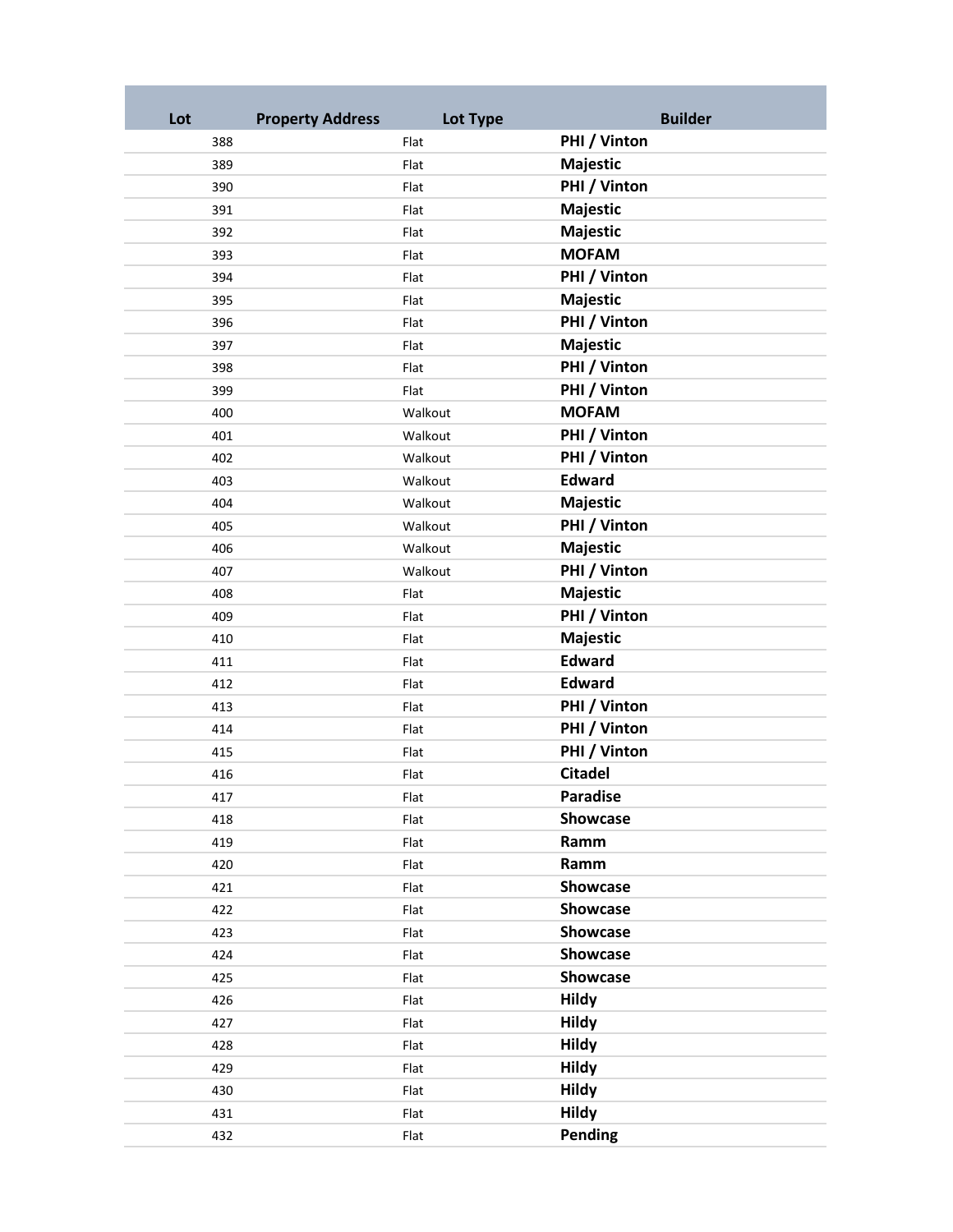| Lot | <b>Property Address</b> | Lot Type | <b>Builder</b> |
|-----|-------------------------|----------|----------------|
| 433 |                         | Flat     | <b>Hildy</b>   |
| 434 |                         | Flat     | Pending        |
| 435 |                         | Flat     | <b>Hildy</b>   |
| 436 |                         | Flat     | <b>Hildy</b>   |
| 437 |                         | Flat     | <b>Hildy</b>   |
| 438 |                         | Flat     | <b>Hildy</b>   |
| 439 |                         | Flat     | <b>Hildy</b>   |
| 440 |                         | Walkout  | <b>Hildy</b>   |
| 441 |                         | Walkout  | <b>Hildy</b>   |
| 442 |                         | Walkout  | <b>Hildy</b>   |
| 443 |                         | Walkout  | <b>Hildy</b>   |
| 444 |                         | Walkout  | Pending        |
| 445 |                         | Flat     | Pending        |
| 446 |                         | Walkout  | <b>Hildy</b>   |
| 447 |                         | Walkout  | <b>Hildy</b>   |
| 448 |                         | Walkout  | <b>Hildy</b>   |
| 449 |                         | Walkout  | <b>Hildy</b>   |
| 450 |                         | Walkout  | <b>Hildy</b>   |
| 451 |                         | Walkout  | <b>Hildy</b>   |
| 452 |                         | Walkout  | <b>Hildy</b>   |
| 453 |                         | Walkout  | <b>Hildy</b>   |
| 454 |                         | Walkout  | <b>Hildy</b>   |
| 455 |                         | Walkout  | <b>Hildy</b>   |
| 456 |                         | Walkout  | <b>Hildy</b>   |
| 457 |                         | Walkout  | <b>Hildy</b>   |
| 458 |                         | Walkout  | <b>Hildy</b>   |
| 459 |                         | Walkout  | Showcase       |
| 460 |                         | Walkout  | <b>Hildy</b>   |
| 461 |                         | Walkout  | <b>Hildy</b>   |
| 462 |                         | Walkout  | <b>Hildy</b>   |
| 463 |                         | Walkout  | <b>Hildy</b>   |
| 464 |                         | Walkout  | <b>Hildy</b>   |
| 465 |                         | Walkout  | <b>Hildy</b>   |
| 466 |                         | Walkout  | <b>Hildy</b>   |
| 467 |                         | Walkout  | <b>Hildy</b>   |
| 468 |                         | Walkout  | <b>Hildy</b>   |
| 469 |                         | Walkout  | <b>Hildy</b>   |
| 470 |                         | Walkout  | <b>Hildy</b>   |
| 471 |                         | Walkout  | <b>Hildy</b>   |
| 472 |                         | Walkout  | <b>Hildy</b>   |
| 473 |                         | Walkout  | <b>Hildy</b>   |
| 474 |                         | Daylight | <b>Hildy</b>   |
| 475 |                         | Flat     | <b>Edward</b>  |
| 476 |                         | Walkout  | PHI / Vinton   |
| 477 |                         | Walkout  | PHI / Vinton   |